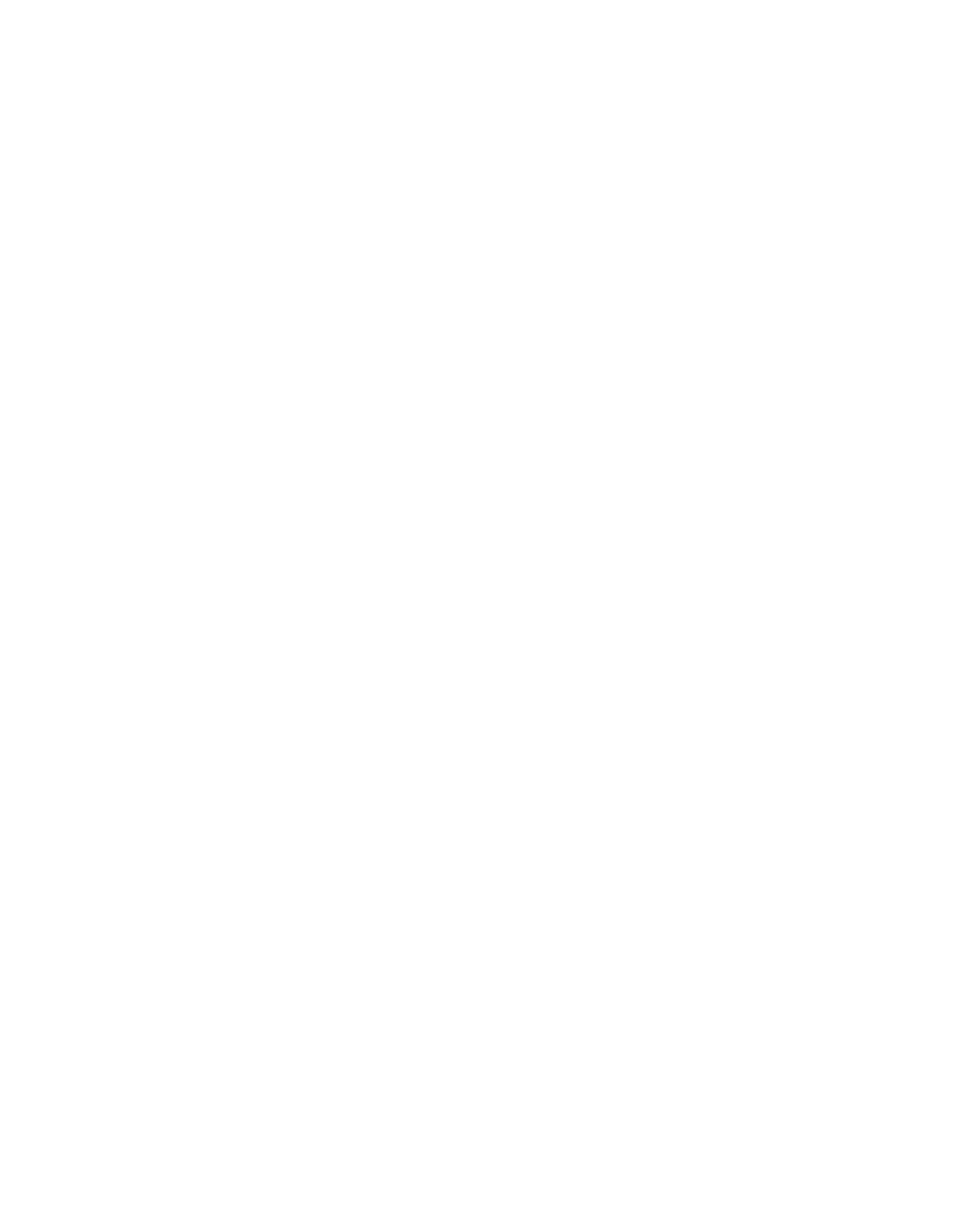#### **INTRODUCTION**

Ordinance 14971, passed by the King County Council in July 2004, requires that the King County Solid Waste Division (the division) prepare a business plan to address nine specific issues. Those nine issues are:

- 1) emergency capacity,
- 2) system reliability,
- 3) efforts to coordinate planning and operation with other jurisdictions,
- 4) possible impacts of future system choices on employees,
- 5) strategies to encourage competition,
- 6) preserving service levels and value for customers,
- 7) integration of waste export activities with the transfer network,
- 8) environmental protection, and
- 9) the potential benefits of a federated system.

In accordance with the ordinance, these nine issues were briefly addressed in Appendix B of the *Solid Waste Transfer and Waste Management Plan* (Transfer Plan). The Transfer Plan was approved by King County Council in December 2007. In Appendix B, entitled *Response to Ordinance 14971, Section 5B*, the division provided a brief description of its plans to address the nine issues in the context of future planning. The division also committed to preparing a more in-depth response to the issues approximately four months after adoption of the Transfer Plan. This Business Plan was prepared to fulfill that requirement.

The purpose of the approved Transfer Plan is to guide King County as it prepares the solid waste system for the closure of the Cedar Hills Regional Landfill (Cedar Hills), currently forecast to occur in 2016. During the period preceding Cedar Hills' closure, the transfer system will be upgraded with the construction of new facilities in the South County and Northeast Lake Washington areas, replacement of the Bow Lake and Factoria transfer stations on site, and addition of a public or private intermodal facility or facilities to the system, should waste export continue to be the preferred long-term disposal option. The plan for station construction is phased to ensure that ample station capacity is available throughout the construction process. Prior to the development of new facilities in the South County and Northeast Lake Washington areas, there will be a comprehensive siting process that involves the division, the cities, and the public. No stations will be closed until the proper public involvement processes are conducted and replacement facilities are completed. More detailed plans on the timing of siting and construction, and the division's commitment to maintaining the maximum level of system capacity, will be provided in the update of the *Comprehensive Solid Waste Management Plan* (Comp Plan), currently in progress.

Ordinance 14971 also stipulated that the Transfer Plan undergo an independent, thirdparty review. This review was conducted by the consulting firm Gershman, Brickner & Bratton, Inc. (GBB) in association with MSW Consultants and R.L. Banks and Associates, Inc. The third-party review provided an in-depth analysis of the recommendations in the Transfer Plan, along with some suggestions for further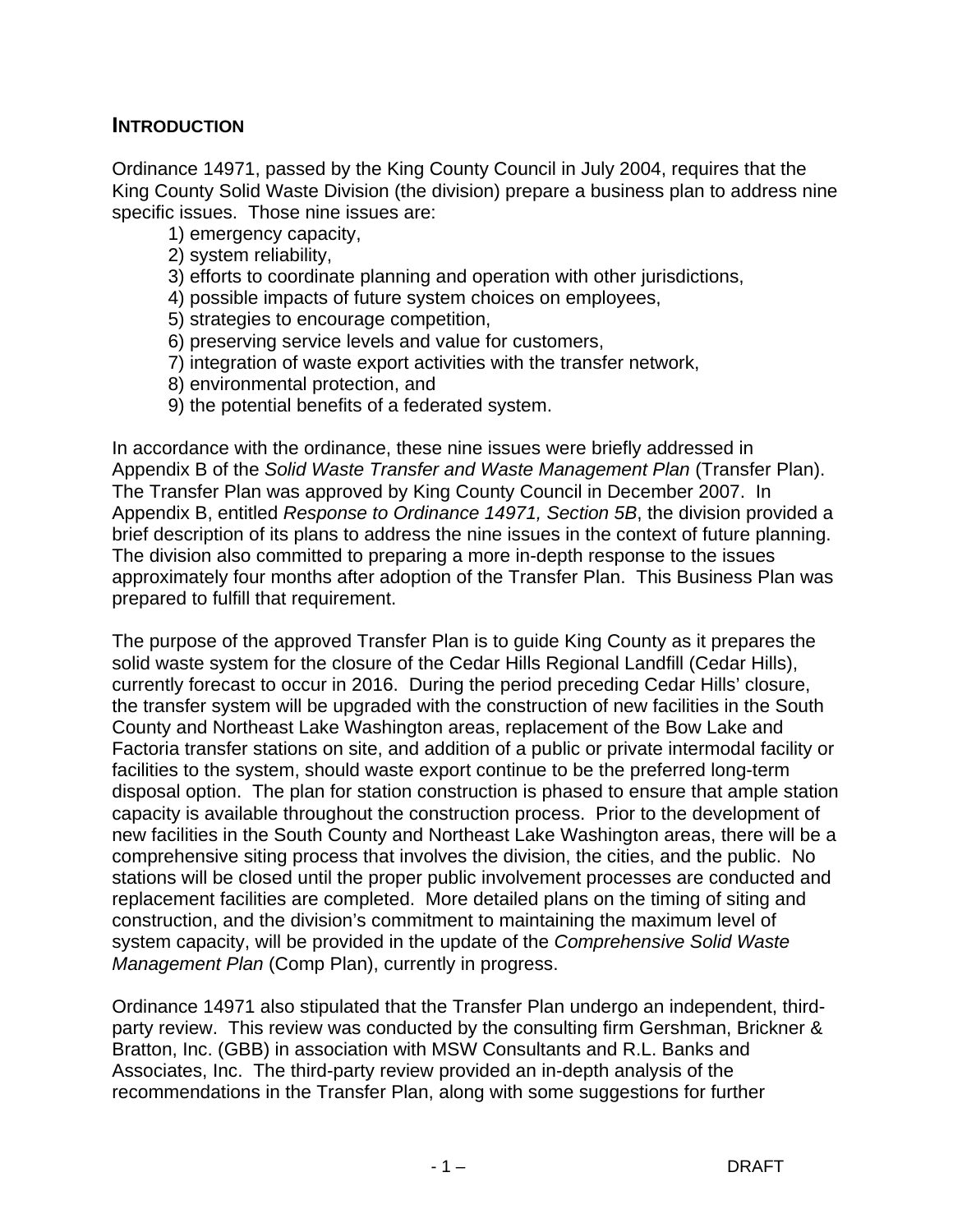examination by the division. In general, the third-party review supports the primary objectives of the Transfer Plan. In particular, the review supports the modernization of the transfer system; maximizing the capacity, and hence the lifespan, of Cedar Hills as long as feasible; studying the benefits and timing of contracting for disposal of part of the county's waste stream before Cedar Hills' closure; working with the private-sector and possibly other jurisdictions to determine the need for one or more intermodal facilities; and considering a range of disposal options once the landfill closes, i.e., waste export by rail to an out-of-county landfill or use of conversion technologies. The thirdparty review was appended to the Transfer Plan and will help inform decisions made during the update of the Comp Plan.

Although this document addresses the nine issues identified in Ordinance 14971, it is not the last time that the division will consider these issues. The update of the Comp Plan will address these same issues from a longer-term planning perspective. It will integrate the recommendations that were approved in the Transfer Plan and further explore the suggestions made by GBB in the third-party review. When the Comp Plan update is completed and adopted, the division will prepare a new Business Plan to implement the policies established in the plan.

What follows is a discussion of the nine identified issues.

#### **1. EMERGENCY CAPACITY**

Emergency capacity refers to the ability of the regional transfer and disposal system to handle solid waste after a major catastrophic event. Immediately following an such an event, and perhaps for some time after, local and regional transportation networks will likely be disrupted, while municipal solid waste will continue to be generated.

The majority of debris created by a significant event, such as a major earthquake, will be recyclable materials such as concrete and metal. Debris from smaller events, such as woody debris from windstorms, is also often recyclable. Revised Code of Washington (RCW) 70.95.010 (8) states,

The following priorities for the collection, handling, and management of solid waste are necessary and should be followed in descending order as applicable:

- (a) Waste reduction;
- (b) Recycling, with source separation of recyclable materials as the preferred method;
- (c) Energy recovery, incineration, or landfill of separated waste;
- (d) Energy recovery, incineration, or landfill of mixed municipal solid wastes.

King County Code Title 10 requires recycling whenever possible:

**10.14.020 County goals.** It is King County's goal to achieve zero waste of resources by 2030 through maximum feasible and cost-effective prevention, reuse [and] reduction of solid wastes going into its landfills and other processing facilities. It is recognized that waste reduction and recycling are the highest priority of the viable solid waste management options, and the county hereby adopts this goal, which will be aggressively pursued. (Ord. 14811 § 22, 2003: Ord. 7786 § 2, 1986).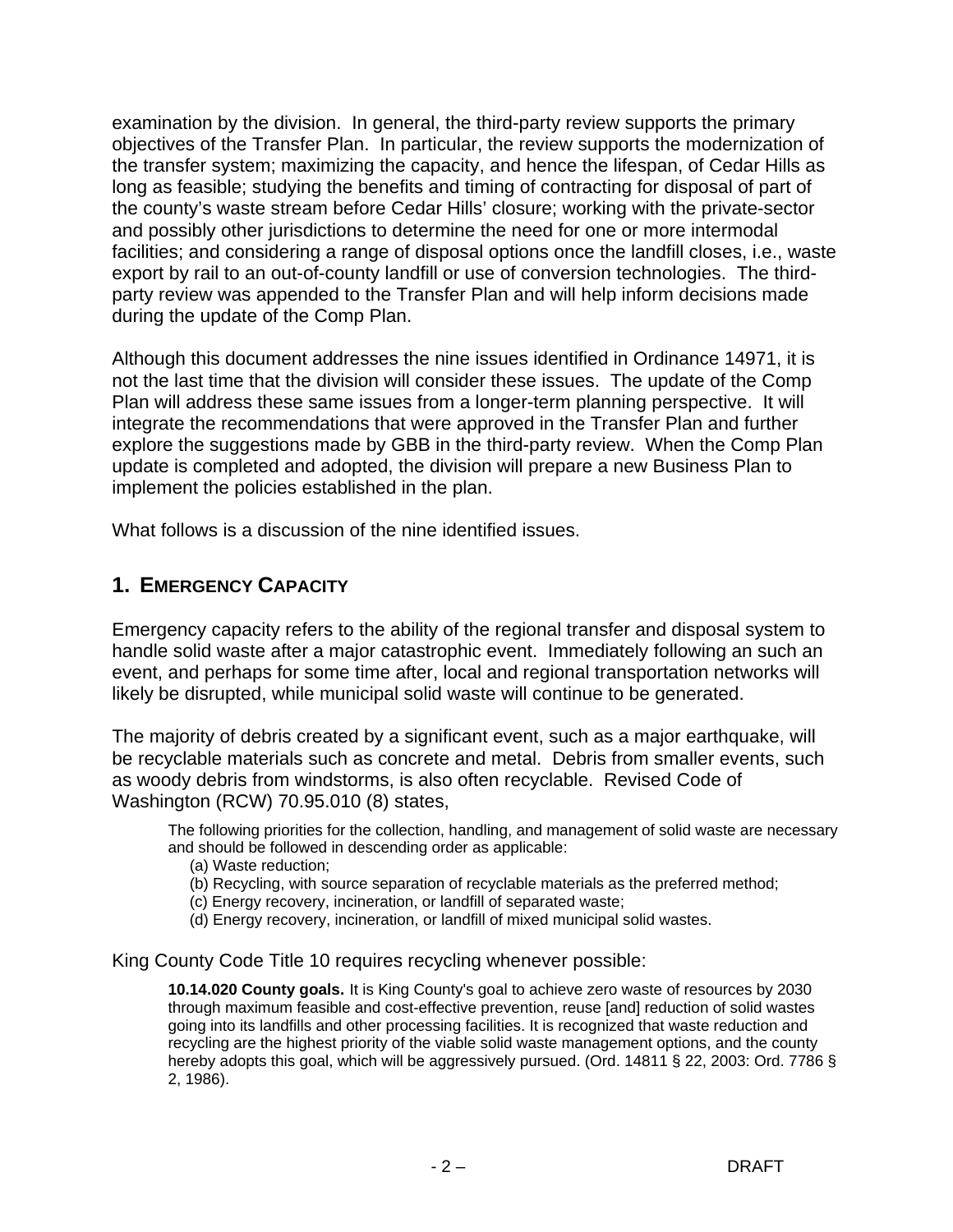Prioritizing the recycling of disaster debris will maximize capacity for municipal solid waste.

#### **Transfer Capacity**

Emergency transfer capacity is the ability to store solid waste in the transfer system for up to three days before transport for disposal. As the division implements the Transfer Plan, emergency capacity in the county's transfer system will be greatly expanded. Transfer capacity is also significantly interrelated with system reliability (issue 2, discussed below).

The four new transfer stations identified for construction in the Transfer Plan will all be designed with a push-pit receiving floor. The push-pit design is an upgrade from the current design of most of the older urban transfer stations, where garbage is dumped directly into transfer trailers parked in chutes below the tipping floor. With this older design, capacity is limited by the number of transfer trailers that are available and can be stored on the site. Any transportation disruption that prevents the delivery of empty transfer trailers can shut down the transfer station. In contrast, with the push-pit design, garbage is unloaded onto a receiving floor and then loaded into one or more compactor chutes. From the compactors, garbage is loaded into transfer trailers or containers. Storage capacity at the facility then includes the space on the receiving floor, as well as the number of transfer trailers or containers that are available and can be stored on site. With the installation of compactors, the capacity of each transfer trailer or container will be increased from about 18 tons to approximately 27 tons. In addition, the new transfer stations will likely be located on larger parcels of land, so will have more storage capacity on site for transfer trailers or containers. The new transfer stations will meet the industry standard of being able to store three days' worth of their service areas' normally generated municipal solid waste on site.

The Shoreline Recycling and Transfer Station (formerly the First Northeast Transfer Station), which opened in February 2008, and the Enumclaw and Vashon transfer stations, both built in the 1990s, were all constructed with the push-pit design and compactors and meet the three-day emergency storage standard.

#### **Disposal Capacity**

Emergency disposal capacity is the ability to dispose of waste regionally after the occurrence of a major catastrophic event. There is regional consensus that limited disposal capacity exists in western Washington. Both Seattle and Snohomish County export waste to landfills east of the Cascade mountains and neither has maintained disposal capacity of their own. Representatives from all of the jurisdictions identified Cedar Hills as the best available option for emergency disposal capacity for the Puget Sound Region.

The division has assisted other jurisdictions with short-term disposal capacity. Most recently, the division used its trailers to haul waste from Snohomish County's transfer station to Cedar Hills during short-term rail disruptions.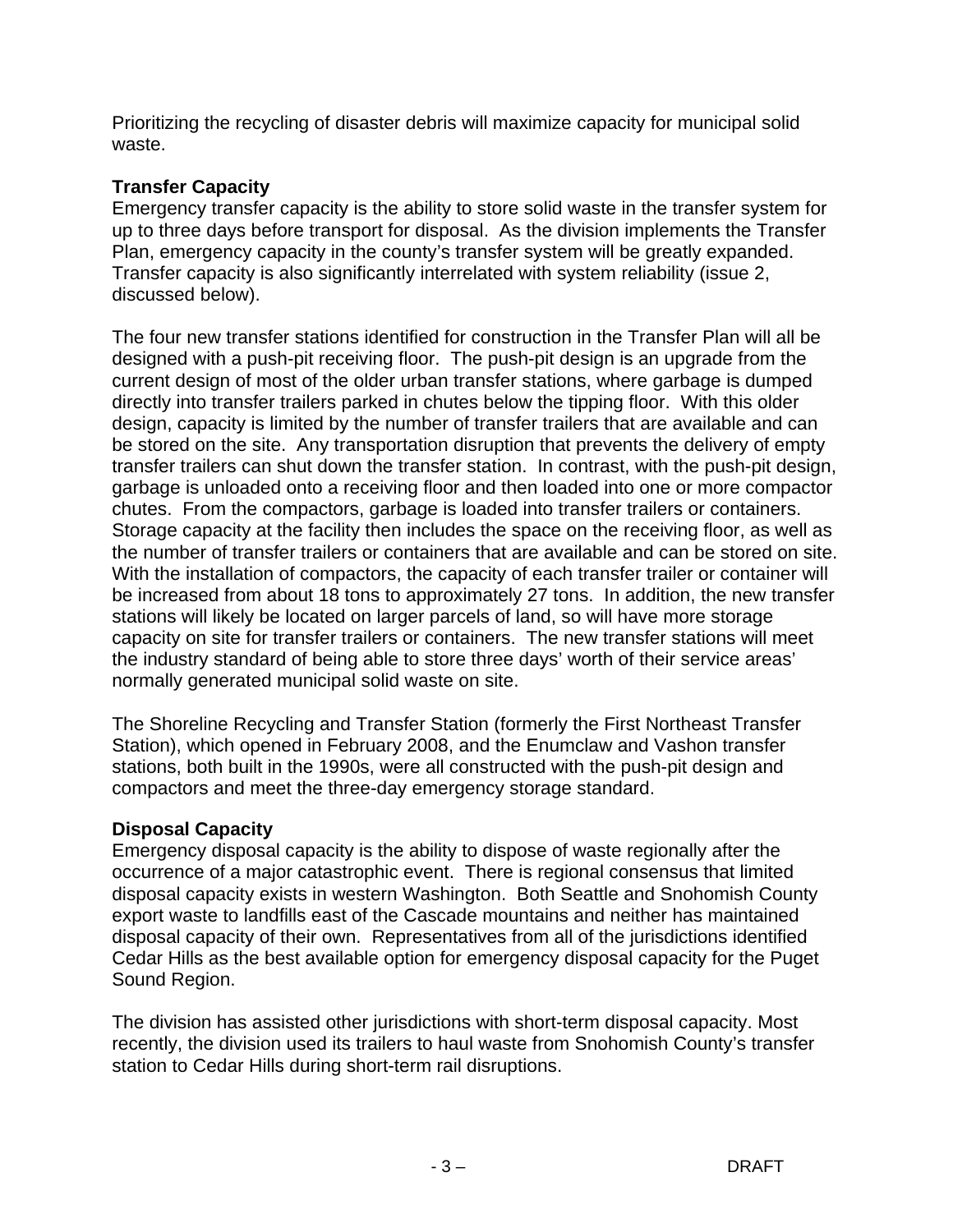In addition, the division is beginning its update of the *Cedar Hills Site Development Plan* (the Cedar Hills Plan) in 2008. This plan will provide a capacity analysis of Cedar Hills. Alternatives that were identified in the Transfer Plan for extending the life of the landfill will be examined in detail in the Cedar Hills Plan. These alternatives include increasing recycling, reducing the amount of material used for daily cover, examining options for the future development of new disposal areas, regrading some areas, and considering diverting a portion of waste from Cedar Hills to another disposal option. Suggestions made by GBB in the third-party review, such as constructing walls around refuse areas to allow filling to occur along the sides of the landfill, and reducing the 1,000-foot buffer around the perimeter of the landfill, will also be part of the analysis.

When the Cedar Hills Plan is complete, the division will evaluate whether to set aside some portion of Cedar Hills for long-term emergency regional municipal solid waste disposal capacity. Disposal of material other than municipal solid waste will not be considered, as existing disaster plans and county policy uniformly support recycling of other debris, such as building materials, green waste and hazardous waste.

The division plans to convene a working group of interested jurisdictions to explore the feasibility of a cost-sharing arrangement to secure long-term emergency capacity for the region as a whole. In addition, the division is already a participant in the Urban Area Security Initiative (UASI) planning process. UASI is composed of King, Pierce, and Snohomish counties and the cities of Seattle and Bellevue. The group has completed a draft disaster debris management plan, which is currently under revision. Consistent with recommendations from the Federal Emergency Management Act (FEMA), the UASI plan says, "In the event of a disaster, waste reduction and recycling must be attempted as long as human health and the environment can be preserved." The division will continue collaborating with other jurisdictions to discuss how emergency disposal capacity should be addressed after the closure of Cedar Hills.

While the current Comp Plan and the Transfer Plan both anticipate moving to waste export after Cedar Hills' closure, implementation is at least several years in the future. The division will continue to monitor other feasible and developing disposal technologies. Emergency capacity and ability to respond in an emergency will be among the criteria used to select a disposal method when Cedar Hills closes. A complete list of selection criteria will be developed as part of the Comp Plan update.

## **2. SYSTEM RELIABILITY**

System reliability combines capacity with the structural integrity of a transfer station to withstand seismic, wind, and snow events. All of the transfer stations were constructed to comply with applicable building standards at the time they were built, and were grandfathered in their current conditions. With the passage of time, building standards have become more stringent.

There are two standards for the structural integrity of facilities: 1) the life safety standard, and 2) the FEMA structural integrity standard. Currently, all urban transfer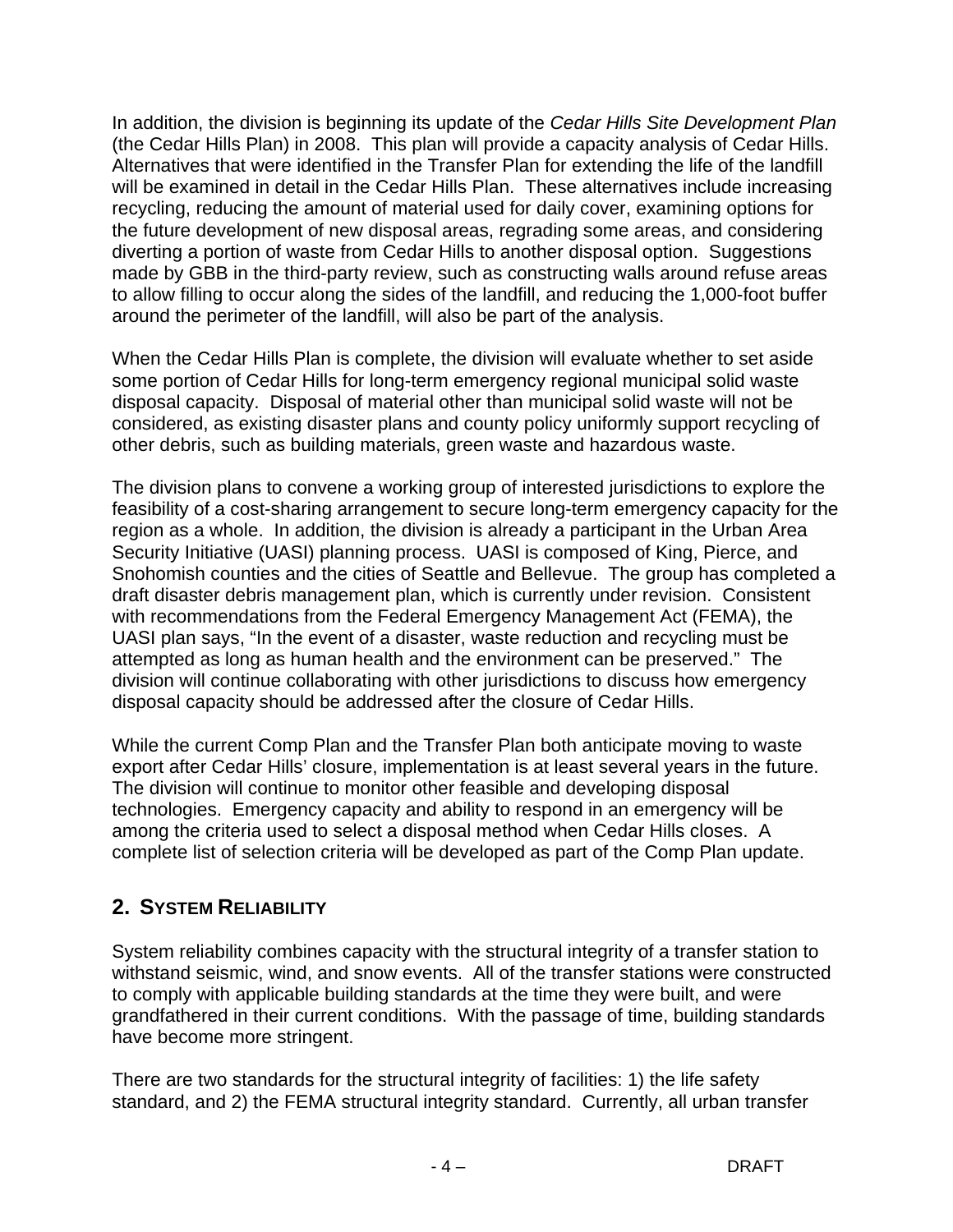stations have been upgraded to meet the life safety standard. Under this standard, in the event of a disaster, stations should not endanger their occupants. The stations may, however, be so severely damaged that they cannot be immediately occupied and continue to function.

With implementation of the Transfer Plan, all urban transfer stations will meet the higher standard of structural integrity developed by FEMA. Because transfer stations are considered mission critical facilities in disaster preparedness, new facilities will be designed to the higher FEMA standard so that stations could be occupied immediately following an event to provide critical municipal solid waste disposal services. This has already been accomplished at the new Shoreline Recycling and Transfer Station (Shoreline Station).

System reliability will continue to improve as construction of each transfer facility is completed. The division plans to begin construction of the new Bow Lake Recycling and Transfer Station in 2008. Construction of the new Factoria Recycling and Transfer Station is scheduled to begin in 2011. The new transfer facilities in the Northeast Lake Washington and South County areas will require a comprehensive siting process. Their construction is expected to begin in 2014 and can occur simultaneously. The division is committed to closing no more than one transfer station at a time during construction in order to preserve system reliability in the short-term. Planned permanent station closures will not occur until all new facilities are completed.

The scope of the Transfer Plan was limited to the urban transfer system. The Comp Plan update will look beyond the urban transfer system to analyze the rural transfer system. That analysis will be integrated with the recommendations from the Transfer Plan to provide a system-wide approach to transfer service. Specific to the question of reliability, the Comp Plan will apply the new standard of structural integrity to the rural transfer stations, Vashon and Enumclaw, and consider reliability issues for its other rural facilities, the Cedar Falls and Skykomish Drop Boxes.

#### **3. EFFORTS TO COORDINATE PLANNING AND OPERATION WITH OTHER JURISDICTIONS**

The division has benefited from the input of its advisory committees, as a member of the regional and national solid waste community, and through cooperation with other jurisdictions. The Transfer Plan was prepared by the division in collaboration with the Solid Waste Advisory Committee (SWAC), Metropolitan Solid Waste Management Advisory Committee (MSWMAC), and Interjurisdictional Technical Staff Group (ITSG), with direct input from labor and the haulers. SWAC membership is balanced geographically and includes those who receive solid waste services and local elected officials, as well as representation from public interest groups, a marketing expert, labor, recycling businesses, a manufacturer located in King County, and solid waste collection companies. MSWMAC consists of elected officials and staff appointed by the suburban cities. Nineteen of the thirty-seven cities that are part of King County's solid waste system currently have appointed representatives to MSWMAC. All thirty-seven cities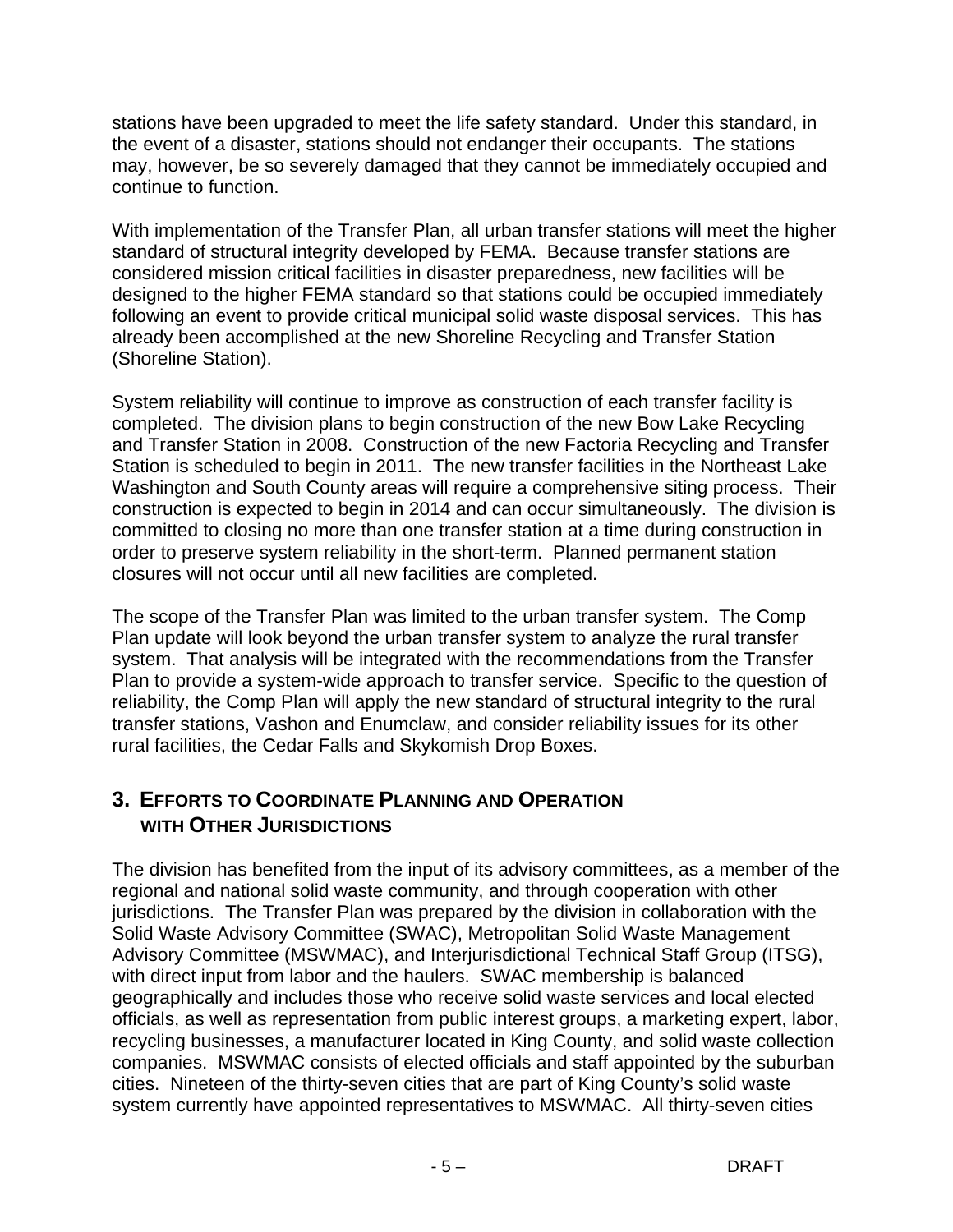are encouraged to appoint representatives to MSWMAC. The ITSG consists of division, council and cities staff, and provides support to MSWMAC as assigned. SWAC, MSWMAC and ITSG have continued to advise the division on development of the Comp Plan update.

In addition to working with the advisory committees, the division is an active participant in a number of regional and national groups including the state Solid Waste Advisory Committee (state SWAC) and the Solid Waste Association of North America (SWANA). The state SWAC advises the Washington State Department of Ecology on legislative issues, solid waste rulemakings, state solid waste plan development, and Ecology's prioritization of its solid waste programs; the Division Director holds the position representing "Westside Counties" on the state SWAC. The division has also been an active participant in SWANA, an organization that meets regularly to discuss both national and regional solid waste issues. As a participant in UASI, the division has worked to develop a regional plan for handling debris during a regional emergency or disaster. The division will continue to play a role in these organizations and coordinate with other involved jurisdictions.

Implementation of the Transfer Plan will require close coordination with local communities affected by closure of facilities and construction of new facilities. During the closure and construction of the Shoreline station, the division worked closely with Snohomish County and the north end cities to assure that north county residents were well served. The division entered into agreements with the cities of Bothell, Kenmore, Lake Forest Park and Shoreline to provide mitigation funds and quarterly construction progress reports. Snohomish County agreed to accept waste from commercial and selfhaulers from the Shoreline service area. That waste was processed through Snohomish County's transfer system, and then transported by the division to Cedar Hills.

The Comp Plan will further examine the possibility of partnering with other jurisdictions on intermodal and disposal options after Cedar Hills closes. During the implementation of the Transfer Plan and development of the Comp Plan, the division will continue conversations and coordination with other jurisdictions including the City of Seattle; Pierce, Snohomish, and Kitsap counties; the Washington Department of Ecology; and Public Health—Seattle and King County.

## **4. POSSIBLE IMPACTS OF FUTURE SYSTEM CHOICES ON EMPLOYEES**

Based on the approved Transfer Plan, the division is planning on-site reconstruction of two transfer stations, Bow Lake and Factoria; construction of two new stations in the Northeast Lake Washington and South County areas to replace Houghton and Algona, respectively; and closure of the Renton transfer station. This process is scheduled for completion in 2016. While the end result will be one less transfer station, changes to the transfer system will be phased in as individual stations are completed, so staff impacts will be gradual.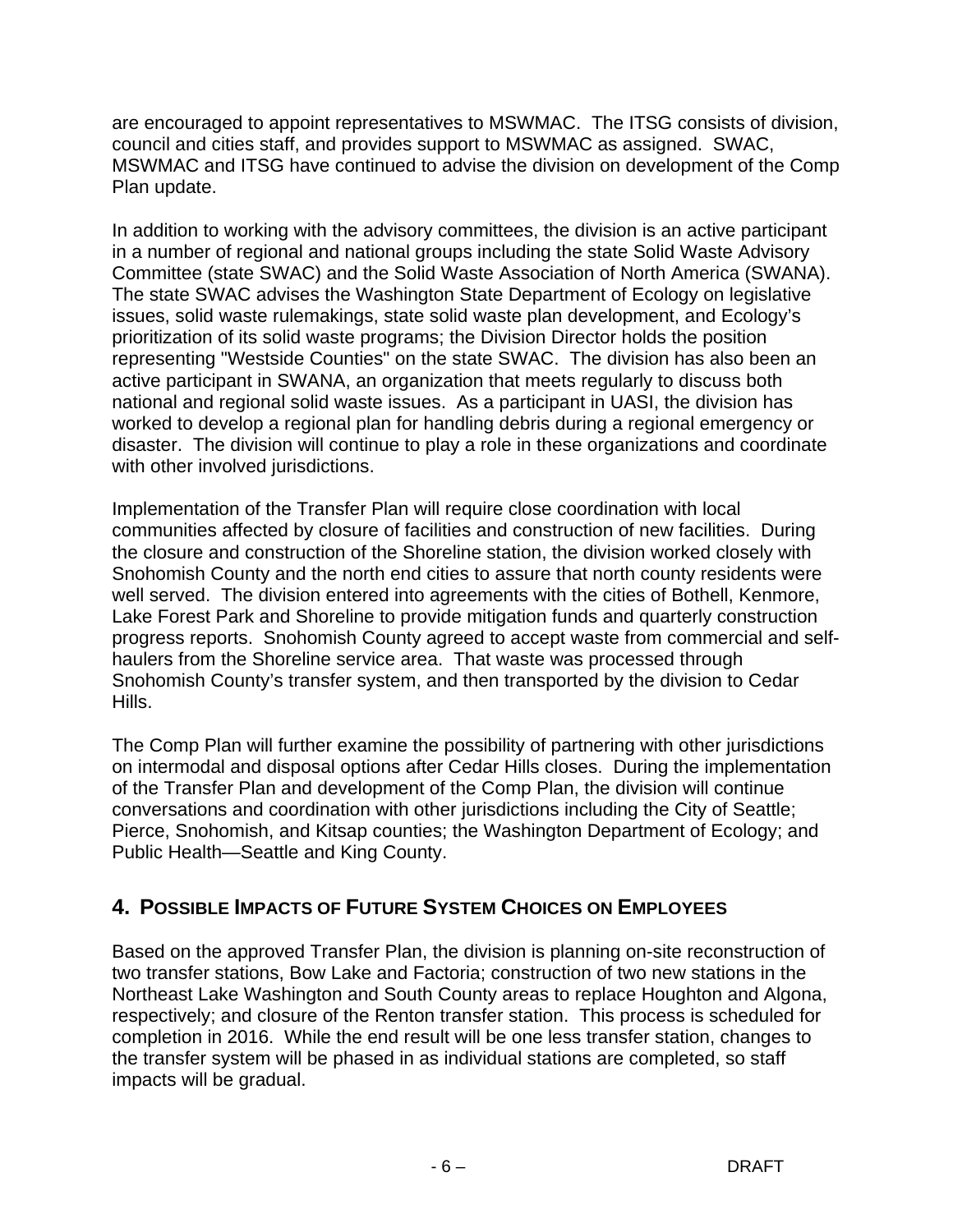As older transfer stations are replaced by larger, modern facilities with more complex operations and additional recycling services, more staff will be required to operate them. At the new Shoreline station, total staff was increased. This trend will be at least partially offset by a reduction in the need for truck drivers as increased compaction reduces the number of loads that must be transported to a disposal site. The division will also monitor changes in equipment that may affect the number or type of maintenance staff required. For example, fewer trucks, but more complicated transfer station systems might not affect the total number of staff required, but could affect what those staff do. During the transfer station siting, design and construction phase, the division will need to hire temporary engineering staff.

Over the long-term, closure of the Cedar Hills landfill will affect staffing levels associated with landfill operations. The division has at least eight years to plan for these staffing changes through attrition and career retraining programs for employees.

The division is committed to examining the effects on employees as part of the planning process, and to providing choices for making transitions, if necessary.

## **5. STRATEGIES TO ENCOURAGE COMPETITION**

Competition in a solid waste system is generally seen as a way to encourage highquality and innovative services at the best price for the ratepayer. In some cases, regulations limit who can provide certain services, for example, under state law King County does not have the authority to collect waste at the curb or contract for curbside collection services.

In King County, in jurisdictions that contract for solid waste services, a number of private-sector companies compete to provide collection services for solid waste and recyclables. Everywhere in the county, private-sector companies compete to provide collection services for construction and demolition debris (C&D); recyclables and C&D transfer and processing; and C&D disposal. It is expected that this will continue to be the case in the future.

The division owns and operates a network of transfer facilities and transports waste from those facilities to Cedar Hills for disposal. While the division will continue to own and operate the transfer facilities, and transport the waste for disposal, when Cedar Hills reaches capacity and closes, the division will no longer own or operate a disposal facility.

With approximately one million tons of solid waste annually, there has been considerable interest from the private sector in handling the county's waste after Cedar Hills closes. There are three national disposal companies with competitive landfill capacity within one day's rail haul, and additional potential competitors farther away. The division will also continue to monitor and evaluate other waste disposal options, including conversion technologies, which may provide even more opportunities for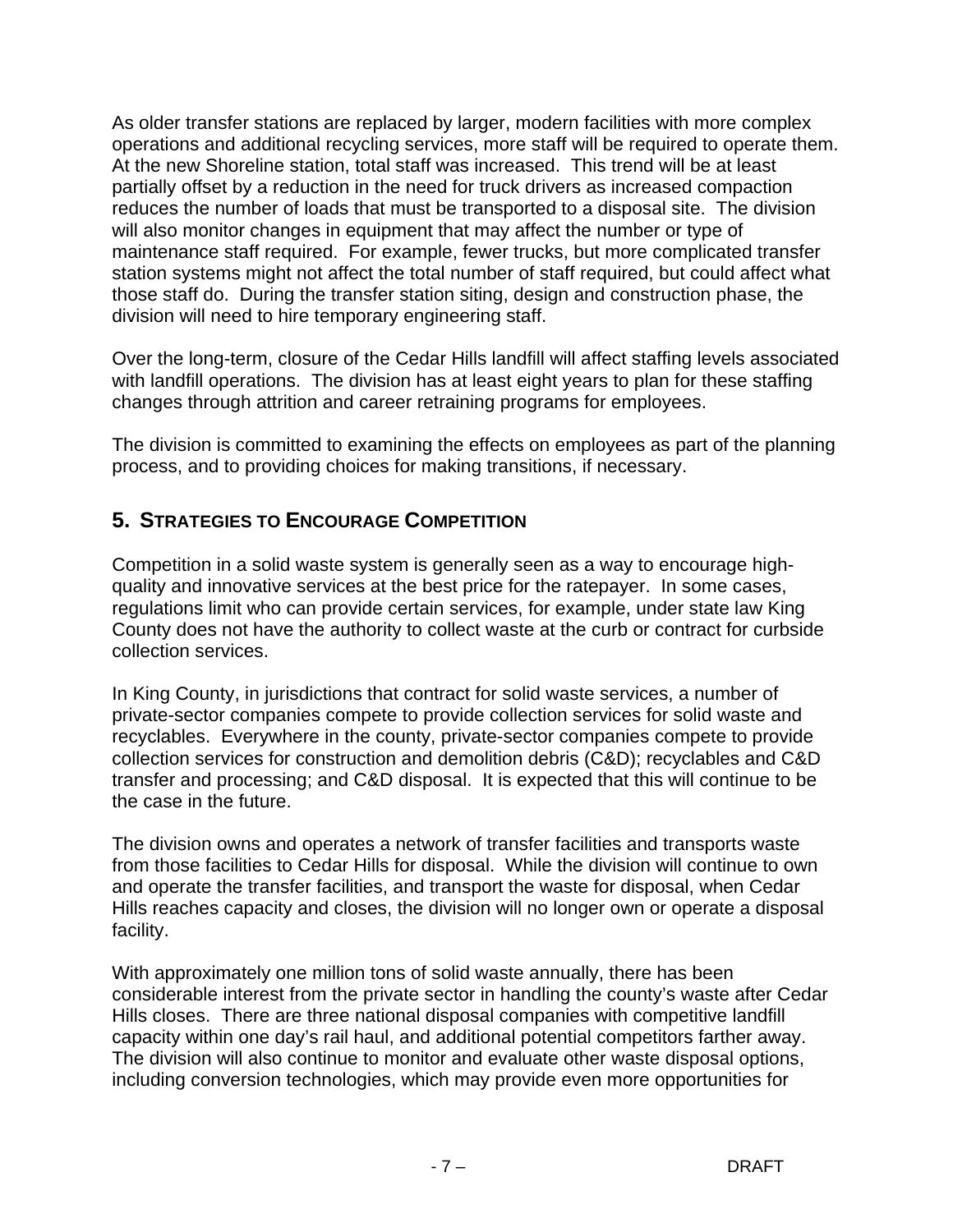competition. The decision of who would own and/or operate an intermodal facility will be made when the need for and type of facility are determined.

Consistent with the Transfer Plan, the division will consider issuing a Request for Proposals to determine the feasibility of diverting approximately 20 percent of the county's waste from disposal at Cedar Hills to another disposal option; as suggested in the third-party review, amounts greater than 20 percent will also be evaluated. This process will enable the division to offer competitive opportunities and to assess what options for disposal may be available. By contracting early for disposal of part of the county's waste, companies will be bidding against the county's cost for landfill disposal as well as other public and/or private sector bids. For both waste diversion and for disposal after Cedar Hills closes, the division will consider partnering with other jurisdictions to combine waste to encourage greater competition.

The division also works to encourage private sector involvement in waste materials processing through programs like LinkUp. LinkUp is a program to expand markets for selected recyclable and reusable materials by facilitating an interactive community of businesses, public agencies and other organizations.

## **6. PRESERVING SERVICE LEVELS AND VALUE FOR CUSTOMERS**

Providing efficient services and ensuring the best value for customers is the foundation on which the Transfer Plan is based, and is a principal focus of the Comp Plan update process. The Transfer Plan provides for a transfer system that is well dispersed throughout the county, maximizes station capacity, reduces customer travel costs, and reduces wait time for both self-haul and commercial users. The third-party review strongly supports the modernization of the transfer station system, and is supportive of the number and distribution of the urban transfer stations relative to the size and population density of the county. The Comp Plan will analyze the transfer system's ability to meet the needs of rural customers as well, integrating the results of that analysis with the recommendations in the Transfer Plan. Some transfer stations that were evaluated in the Transfer Plan serve both urban and rural customers. These will be subject to a second review in the development of the Comp Plan. The Comp Plan update will also integrate the transfer station siting process that was developed in collaboration with SWAC and MSWMAC as part of the Transfer Plan to ensure that new stations are appropriately sited to minimize neighborhood impacts while maximizing system efficiency.

Transfer stations will be built to meet the level-of-service requirements developed in the milestone reports that led up to the Transfer Plan, including:

- flexibility to provide a range of solid waste and recycling services
- **EXECUTE:** improved traffic queuing
- cost-effective, state-of-the-art technologies
- compactors to compress solid waste and reduce truck traffic
- ability to accommodate regional population growth and industry changes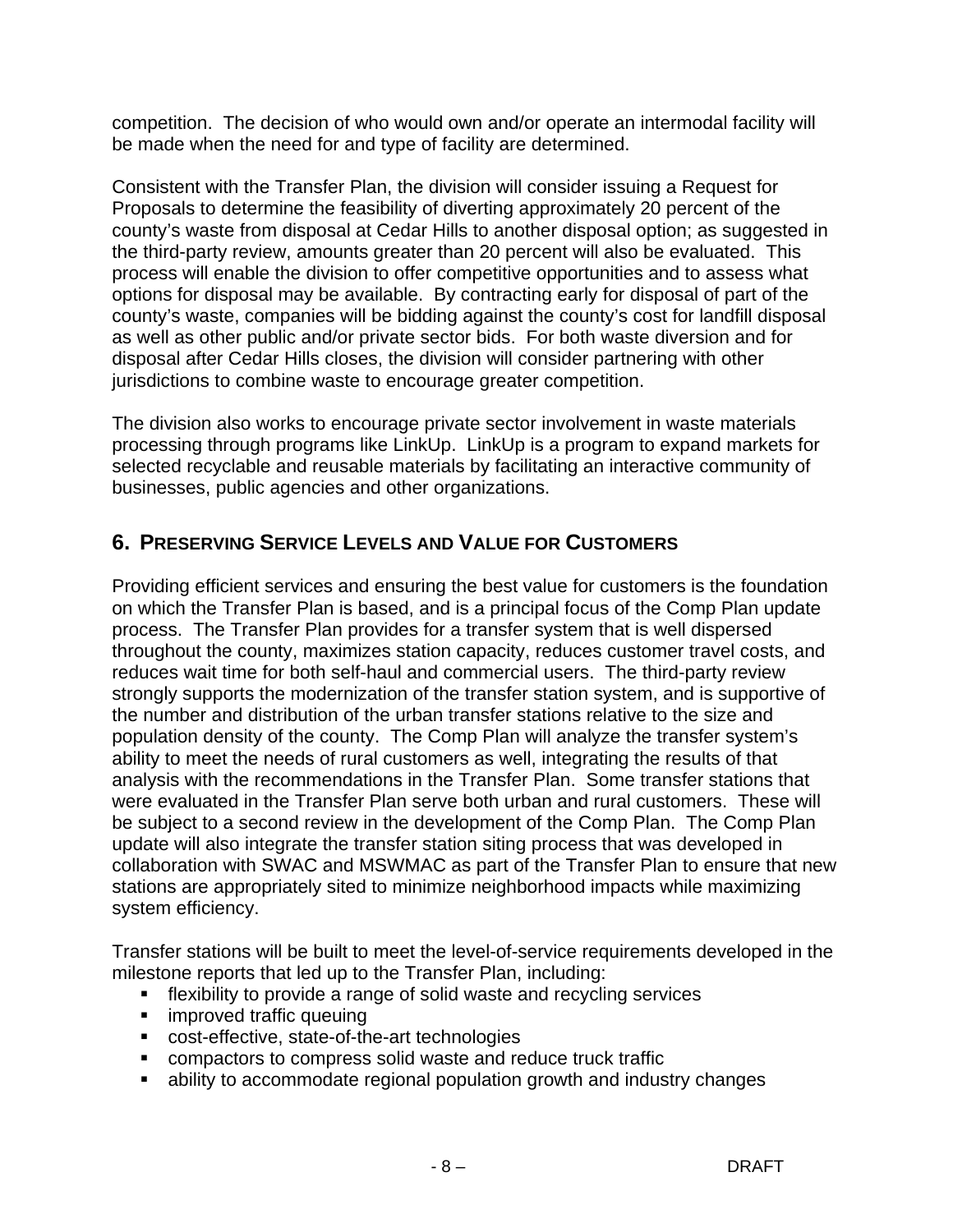Each of the planned stations, Bow Lake, Factoria, Northeast Lake Washington and South County, will be designed to the same high standards as the new Shoreline Station, while responding to the specific needs of the communities that they will serve. For example, the division has worked extensively with the City of Bellevue to identify and acquire property adjacent to the existing facility that will allow construction of a state-of-the-art transfer facility that will be compatible with the city's desired land uses in that area.

Current division policy is to continue providing self-haul service at the transfer stations; the third-party review agreed with this policy. Consistent with the third-party review, the division will consider various fee structures, such as a transaction fee, to better distribute the cost of providing that service. Analysis of and recommendations on this issue will be presented in the Comp Plan.

The Transfer Plan presents a fiscally responsible package that has a greater initial capital investment, but lower operating costs over the long-term. The third-party review comments that the capital cost projections for the new transfer stations appear high. GBB offers two possible solutions. One is to install waste compactors at only some of the stations. The third-party review recognizes that although this option would reduce upfront costs, it might not be cost-effective overall. Division analyses validate that this would not be a feasible solution in terms of operational costs and long-term efficiency, as it would require uncompacted waste from one transfer station to be transferred to another station with a compactor before being transported for disposal to avoid excessive transport costs. The second proposed solution is to explore value engineering to reduce capital costs. The division will use value engineering where appropriate to validate and/or reduce costs and will pursue alternative procurement methods, such as design-build contracts, to reduce expenditures.

The division is committed to disposal fees that continue to be low and stable. Currently, disposal at Cedar Hills provides the most cost-effective method of disposal for the county's waste. The third-party review supports extending the life of this valuable asset for as long as possible. With the revision of the Cedar Hills Plan, the division will explore ways to extend the life of Cedar Hills and the associated value of continuing to operate Cedar Hills beyond the currently projected 2016. As well as on site changes, such as developing new disposal areas, the division will pursue expanding the amount of waste removed from the waste stream through waste reduction and recycling, and, as previously discussed, will consider diversion of approximately 20 percent of the county's waste from disposal at Cedar Hills to another disposal option.

Because technologies are changing rapidly, and costs can fluctuate significantly over time, it has not been feasible to predict with any certainty what the most efficient, environmentally sound, cost-effective, and publicly acceptable disposal alternative might be when Cedar Hills closes. The division will continue to monitor conditions and technologies closely. The Comp Plan will incorporate criteria with which to evaluate disposal options after Cedar Hills closes, and for diversion of waste from Cedar Hills before closure.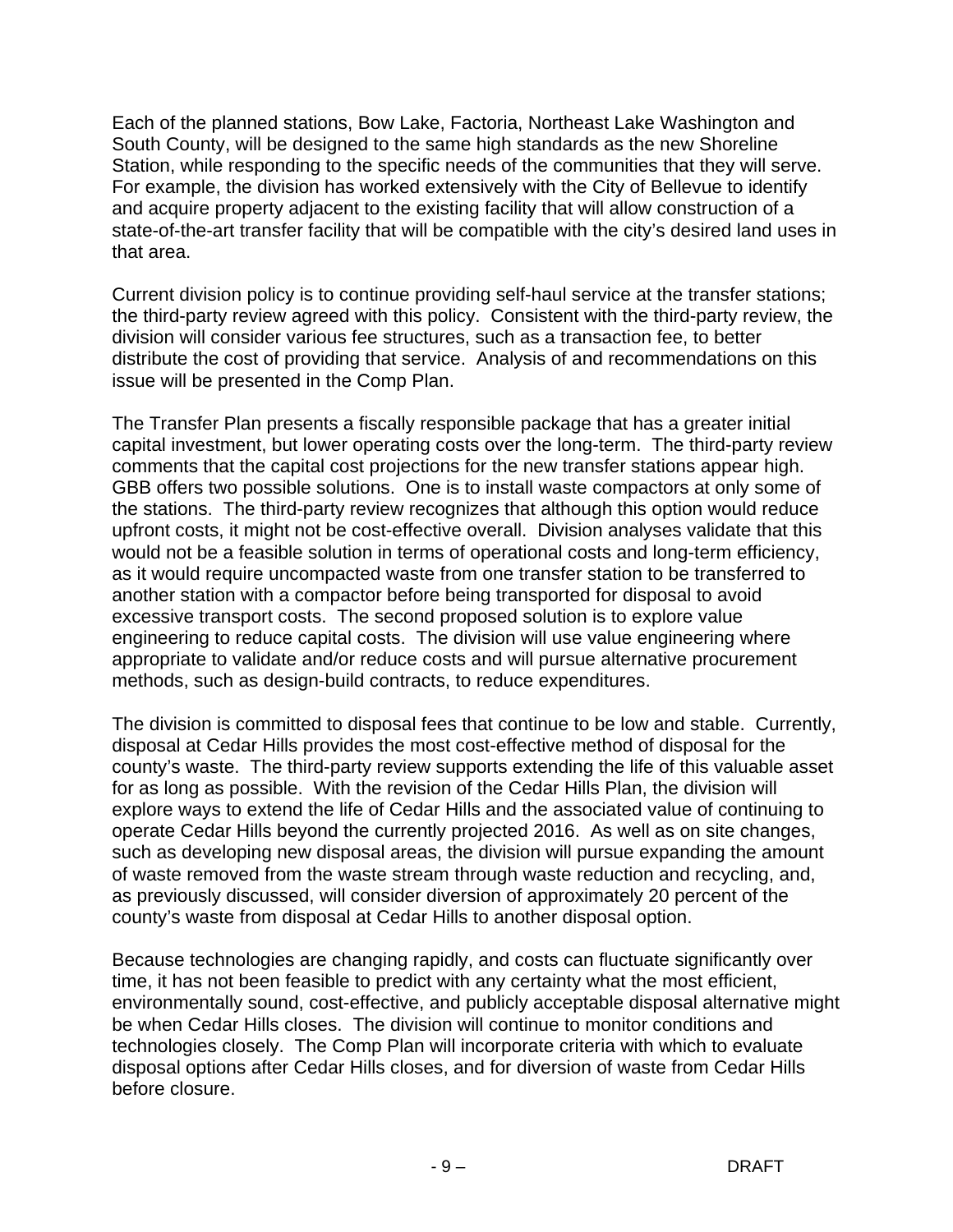The third-party review recommends a "Full Cost Management Study" and implementation of "Activity Cost Management" to help manage and control costs. The division tracks a wide range of detailed information, including cost and other data. These data are organized to allow supervisors and managers to track day-to-day operational costs and activities. Because of the current organization of data, it is possible, but not necessarily easy, to compile the information for certain uses, such as determining the cost per ton per station.

In the past, the division has undertaken projects such as those suggested in the thirdparty review, and in 2001 successfully completed an activity based costing analysis and related benchmarking study. That study, along with the 2004 Business Plan, resulted in a more business-oriented approach to providing services.

As part of the division's ongoing work in this area, and to further increase the accessibility and use of data, the division has begun a Business Intelligence Program to address the need for more easily accessible business information. This program follows the guidelines set forth in the King County Strategic Technology Plan 2006- 2008. The division anticipates being able to access data so that it can be organized to report on a wide range of broad or specific activities, sites, and systems, for the purpose of managing for more long-term decisions and tracking costs in a more comprehensive manner.

King County Executive Ron Sims has committed to keeping increases in the cost of disposal at or below the rate of inflation for as long as Cedar Hills continues to operate. The division's new rate increase, which took effect January 1, 2008, is the first since 1999. It will fund construction of the Bow Lake and Factoria Transfer Stations without compromising the Executive's commitment. Through the Comp Plan process the division will work with stakeholders to further address the division's financial policies.

## **7. INTEGRATION OF WASTE EXPORT ACTIVITIES WITH THE TRANSFER NETWORK**

While the current approved Comp Plan and the approved Transfer Plan both anticipate moving to waste export after Cedar Hills' closure, implementation is at least several years in the future. Until that time, the division will continue to monitor proven and developing technologies. When the time comes to contract for disposal once Cedar Hills closes, bids proposing a variety of disposal methods, including, but not limited to landfilling, may be considered.

The decision on the need for and the type of intermodal facility will be made no more than five years before Cedar Hills' closure. The division will continue to monitor local intermodal capacity until that time. The division will retain the Harbor Island property as a potential option for an intermodal site, should one be needed, while continuing to lease the property for other uses.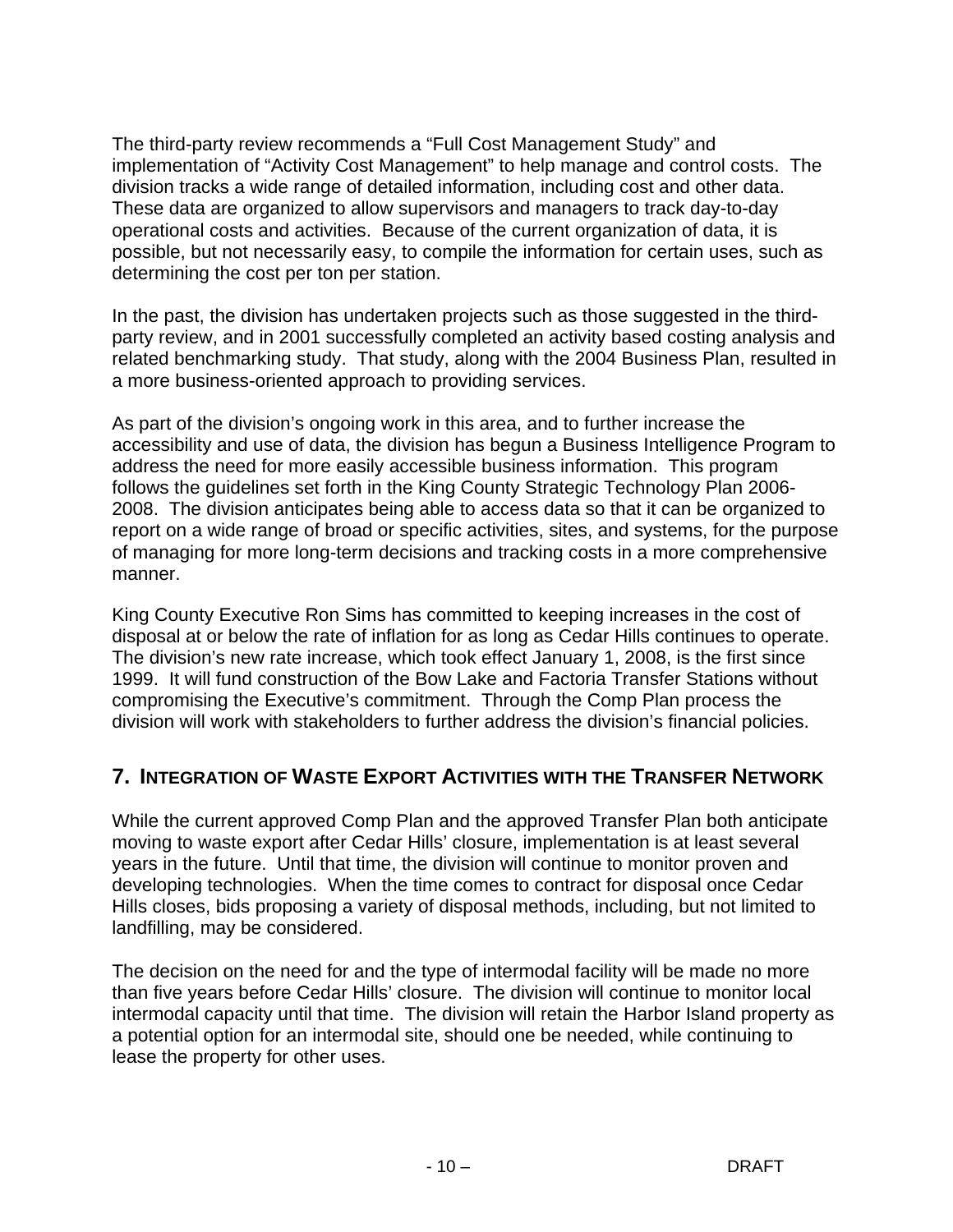Regardless of how the county disposes of its solid waste, a transfer station system will be required. Transfer stations are the public face of the solid waste system, and provide vital local services to both commercial and self-haul customers through nearly one million transactions each year. At these facilities, many smaller garbage loads are consolidated into fewer, larger loads for transport and disposal. Transfer facilities provide local service, collecting garbage close to where it is generated rather than requiring a longer haul to a central facility. This reduces collection costs, which is directly reflected in curbside collection rates.

Under the approved Transfer Plan, facilities will be dispersed throughout the county to provide for convenient disposal of solid waste and collection of recyclable materials. For new transfer stations, the siting process will ensure the best possible location is chosen, considering traffic, and other environmental and community impacts.

## **8. ENVIRONMENTAL PROTECTION**

The purpose of a regional transfer and disposal system is to protect environmental quality and public health and safety through the safe handling of solid waste. Convenient, costeffective service helps ensure proper solid waste management, while protecting the environment.

For the *Preliminary Transfer and Waste Export Facility Recommendations* report, an environmental impact statement (EIS) was prepared to evaluate each transfer system alternative and waste export decision in terms of transportation, noise, air quality and odor, energy, land and shoreline use, and public services and utilities. The EIS did not identify any significant unavoidable adverse impacts associated with the proposed recommendations, which were later approved in the Transfer Plan. Project specific documentation will be prepared to comply with the State Environmental Policy Act (SEPA) for the siting of new transfer facilities, new construction, and major improvements that result from the approved Transfer Plan. Significant changes to the planned transfer system and/or alternatives to waste export would require a new EIS.

On October 15, 2007, King County Executive Order PUT 7-10-1 (AEO) "Evaluation of Climate Change Impacts through the State Environmental Policy Act" took effect. The order directs all King County departments to require that climate impacts, including but not limited to those pertaining to greenhouse gases, be appropriately identified and evaluated when such departments are acting as the lead agency in reviewing the environmental impacts of private or public proposals pursuant to SEPA. As a result, greenhouse gas production will be included in all environmental impact assessments performed by the division.

Transfer stations and all associated buildings, such as scalehouses, will be built to meet the standards developed in the national rating system called Leadership in Energy and Environmental Design<sup>R</sup> (LEED). LEED incorporates indoor environmental quality, materials and resources, energy and atmosphere, water efficiency, and sustainable sites in its rating criteria. The standards set by LEED will be incorporated from the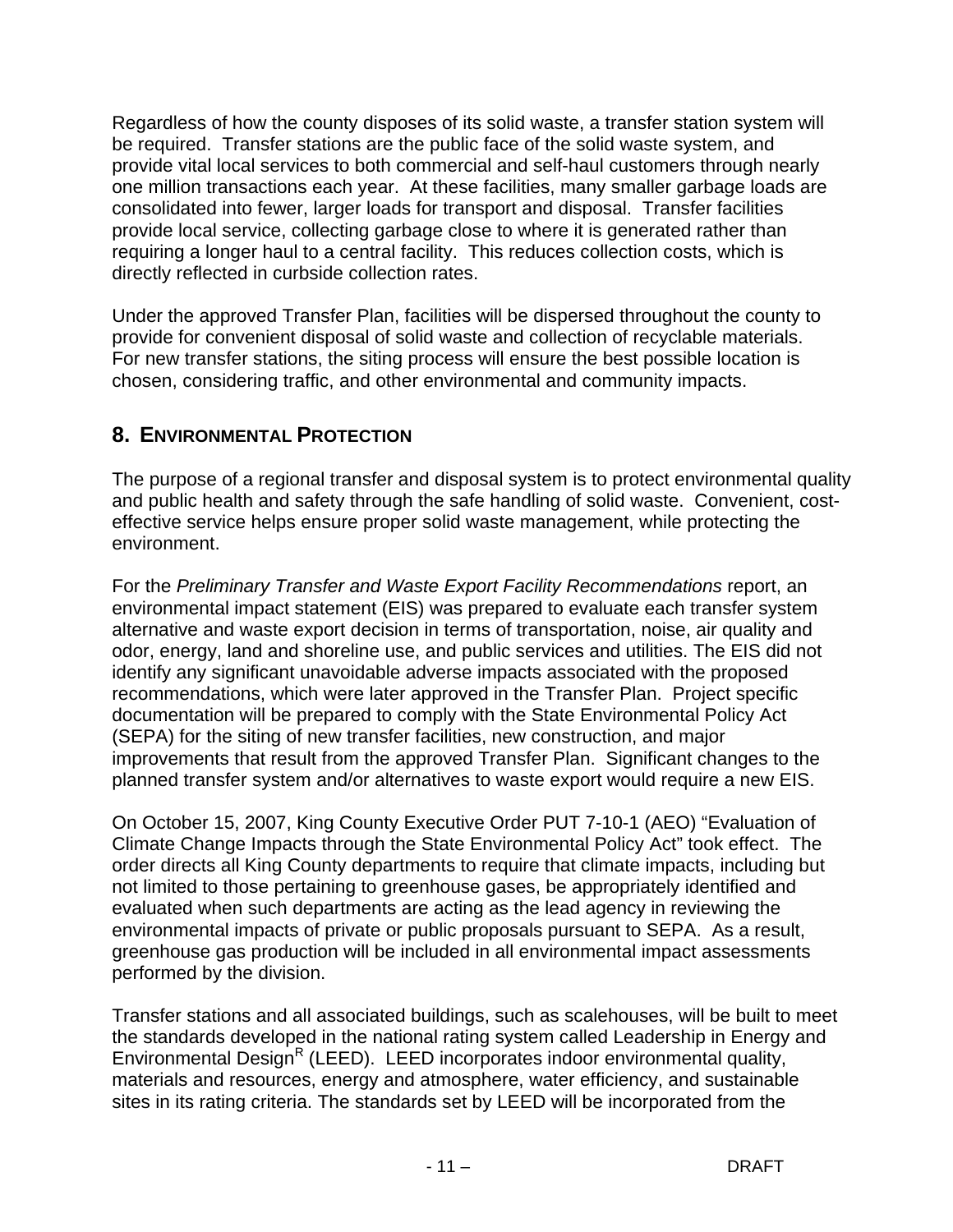planning through the construction phase of all projects. The new Shoreline Station is expected to receive a LEED Gold rating as a result of green features such as solar panels and rainwater harvesting.

New transfer stations will have expanded recyclables collection areas and services. Expanded recycling at the new Shoreline Station includes yard waste, clean wood, scrap metal, and household batteries. Phased acceptance of other recyclables, such as fluorescent lights, is planned for spring 2008.

The third-party review suggests operational improvements to promote environmental sustainability. Regarding their suggestion to use clean fuel, in 2007 the division switched all diesel run vehicles to the use of B20 fuel during the warmer months. B20 is an ultra-low-sulfur diesel mixed with 20 percent biodiesel, a vegetable oil, which produces a cleaner burning fuel and reduces the emission of greenhouse gases. The division has been using B5 fuel (a 5 percent biodiesel mixture) since early 2005 and continues to use B5 during the winter. The division's Environmental Management System continually reviews operating practices to ensure environmental impacts are minimized.

The division makes every effort to reduce truck traffic on the roads by maximizing the use of each transfer trailer that leaves a station. As the division installs waste compactors at more transfer stations, the amount of truck traffic, and resulting emissions of greenhouse gases and other pollutants, will decline.

The division's mission to protect human health and the environment is evident at Cedar Hills, which has received national recognition from SWANA – a gold award for the landfill gas collection system and a bronze award for overall landfill management. The division has contracted with Virginia-based Ingenco, which plans to generate pipelinequality gas from the methane gas collected at the Cedar Hills landfill. Ingenco will market the gas through the natural gas pipeline adjacent to the landfill. Division employees will continue to operate the landfill gas collection system. The contract with Ingenco guarantees the division an annual payment of \$1.3 million, and will convert what has been a wasted resource into usable energy. Start up is planned for January 2009.

## **9. THE POTENTIAL BENEFITS OF A FEDERATED SYSTEM**

As provided by RCW 70.95.020, local government – cities and counties – has statutory oversight and authority for the planning and handling of solid waste. Currently, through Interlocal Agreements (ILAs) between King County and thirty-seven cities, the division is responsible for operation of the public transfer stations and the regional landfill, as well as the development of the Comp Plan for the federated solid waste system. The ILAs provide the basis for the development of system and facility plans based on an assured level of tonnage to county facilities from the cities. The current ILAs expire in 2028.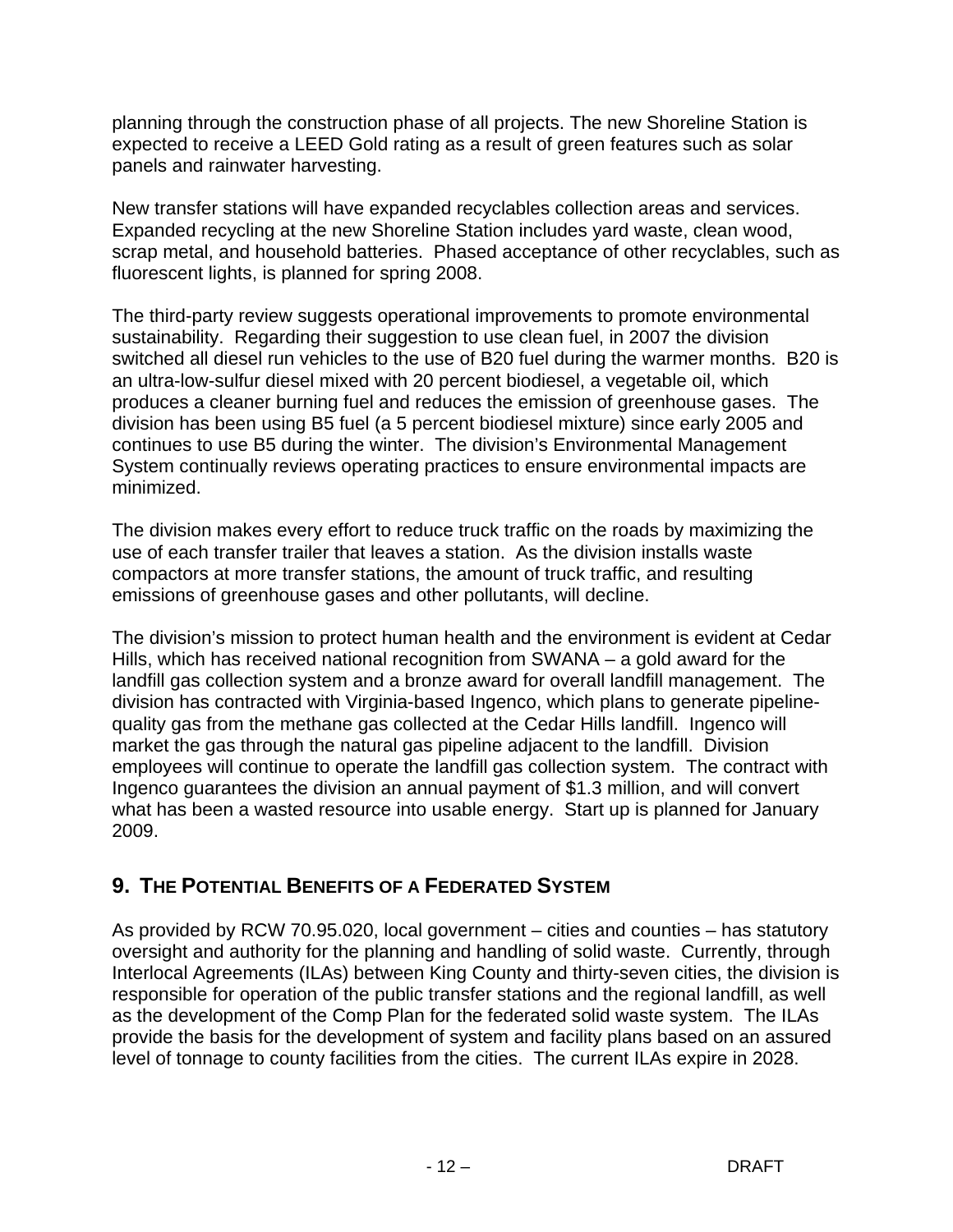The approved recommendations presented in the Transfer Plan are based on analyses conducted by the division with input from SWAC and the cities through MSWMAC and ITSG. The collaboration and consensus building that went into the Transfer Plan exemplify the commitment among the participants to develop an efficient regional system for solid waste management.

Collaborating on services and programs with the thirty-seven cities that participate in the county's regional system allows ratepayers to benefit from economies of scale. Both railroads and disposal companies offer pricing incentives based on volume of waste. In some cases, minimum waste guarantees may even be required. When contracting with the railroads and with disposal companies, larger volumes of solid waste will result in reductions in per ton costs. The potential for duplication or overlapping services is also minimized through a federated system.

A coordinated program is more efficient than thirty-seven separate programs and transfer facilities are not needed in every city. The current system of disposing of all waste at a single large landfill developed because it was more efficient than maintaining numerous smaller landfills throughout the county. Similarly, other disposal systems are more efficient when capital projects are scaled to meet regional, rather than localized, needs. A federated system allows the division to build fewer, strategically placed facilities of sufficient size, resulting in a more cost-effective network for solid waste and recycling overall.

For many years, the division and the cities have been coordinating programs and services to increase waste reduction and recycling throughout the region. While the cities and county share responsibility for planning and developing waste reduction and recycling programs, the cities have primary responsibility for implementing programs in their jurisdictions. The division has already begun working with SWAC, MSWMAC, and ITSG to set new waste reduction and recycling goals and strategies that will be incorporated into the Comp Plan, scheduled for completion in 2009.

#### **NEXT STEPS**

This document addresses the nine issues identified in Ordinance 14971, however, the division will continue to consider these and other issues in future planning efforts. The planning process that has been used to date, with input from SWAC, MSWMAC and ITSG, commercial solid waste haulers, King County Council staff, the division's labor union representatives, and division employees, will continue. Each step of the planning process builds upon the analyses and recommendations in work that has already been completed.

Throughout 2008 the Comp Plan update process will continue. The Comp Plan will address many of these issues from a long-term planning perspective, and will integrate the recommendations approved in the Transfer Plan, as well as address the rural transfer system, and further explore the suggestions made by GBB in the third-party review. The completed Comp Plan will provide the policy and vision for management of